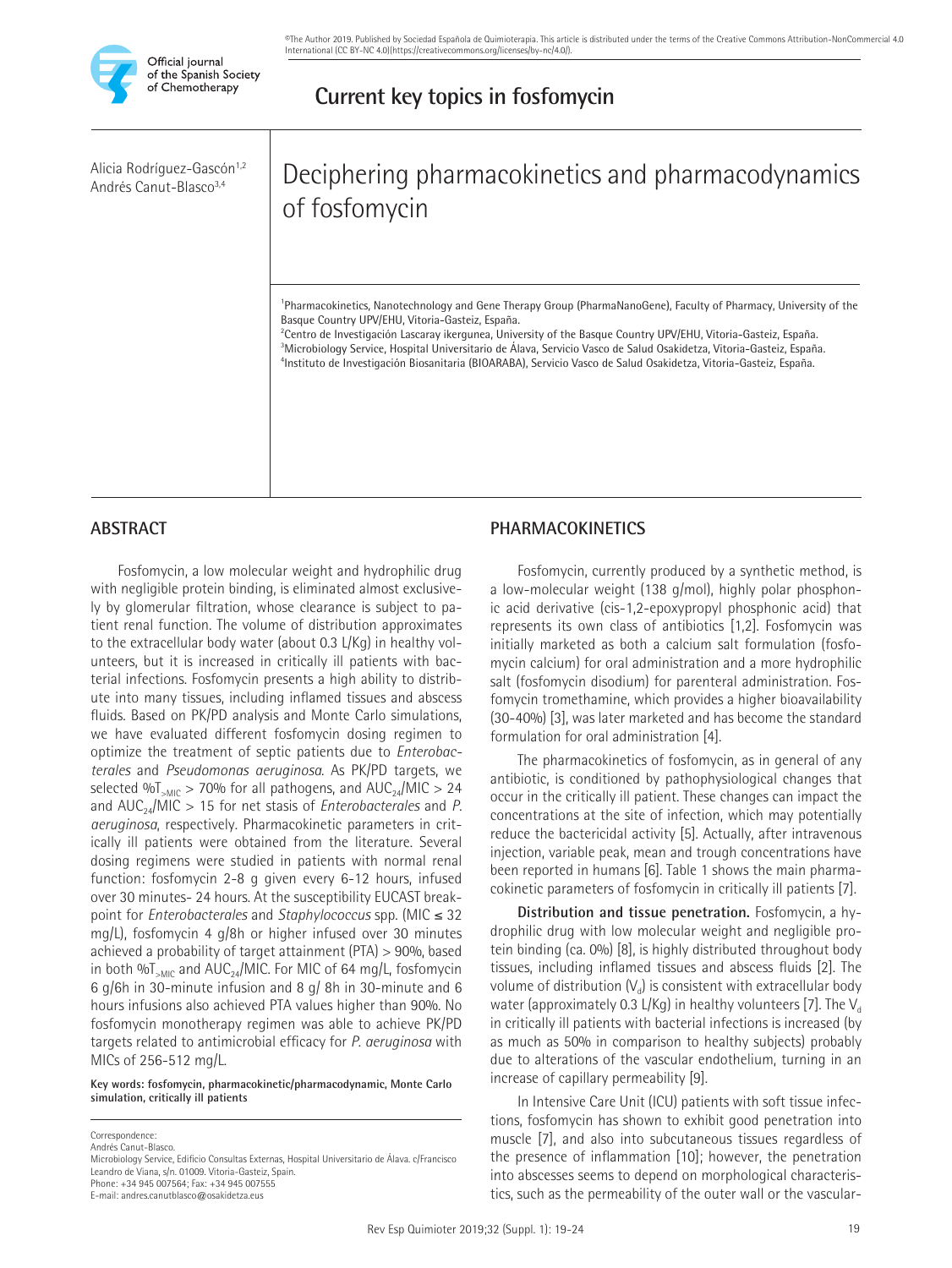| Table 1          |                 | Pharmacokinetic parameter of fosfomycin in septic patients [7]. |                           |             |             |                         |                      |  |
|------------------|-----------------|-----------------------------------------------------------------|---------------------------|-------------|-------------|-------------------------|----------------------|--|
|                  |                 |                                                                 | Pharmacokinetic parameter |             |             |                         |                      |  |
| Study population | No. of patients | Fosfomycin dose                                                 | Vd                        | t1/2        | Cl (L/h)    | $C_{\text{max}}$ (mg/L) | $AUC_{0-4}$ (mg h/L) |  |
|                  |                 |                                                                 | (L)                       | (h)         |             |                         |                      |  |
| <b>Sepsis</b>    | 12              | $8q$ i.v.                                                       | $31.5 + 4.5$              | $3.9 + 0.9$ | $7.2 + 1.3$ | $357 + 28$              | $721 + 66$           |  |

ity of the surrounding tissues [11]. Fosfomycin administered by intravenous route seems also to exhibit good penetration into infected lung tissue, reaching adequate levels in pleural fluid [12,13]. Severe lung inflammation during bacterial pneumonia seems not impair fosfomycin penetration, which supports its use in severe pulmonary infections [13]. Different studies confirm that fosfomycin presents also a favorable penetration into tissue sites traditionally considered to be associated with low penetration, which supports its potential for use in many difficult-to-treat infection sites [5, 14]. Thus, fosfomycin has the ability to cross the blood-brain barrier, and in case of meningeal inflammation, the concentration in cerebrospinal fluid increases [15]. Fosfomycin is also able to penetrate in both cortical and cancellous bone [16], and in aqueous humor [17].

**Clearance.** Glomerular filtration is almost the only elimination route of fosfomycin, with total clearance being highly correlated with the glomerular filtration rate, measured as creatinine clearance [8]. Actually, variations in renal function among patients justifies pharmacokinetic variability of fosfomycin in critically ill patients [18]. In spite that fosfomycin is almost entirely eliminated unchanged by the kidney, limited information exists on the clearance of fosfomycin in renally-impaired patients. By intravenous route, dose adjustment is recommended in patients with CrCl < 50 mL/min [19]. A recent study including 2 patients undergoing intermittent hemodialysis and extended dialysis showed that, in spite of the efficient tissue penetration of fosfomycin, the extracorporeal elimination can lead to a dramatic decrease of the fosfomycin serum levels [20]. Another study with 12 anuric ICU patients treated with continuous venovenous haemofiltration (CVVH) and receiving 8 g of fosfomycin every 12 h showed a longer mean half-life than found in ICU patients without renal therapy; additionally, the plasma area under the concentration-time curve (AUC) was higher in patients undergoing CVVH than in critically ill patients without CVVH. After a 12 h haemofiltration process, about 77% of fosfomycin was removed. Fosfomycin concentrations in blood resulted to be enough to eradicate relevant pathogens [21]. In any case, additional pharmacokinetic studies regarding dosing in critically ill patients undergoing different dialysis modalities are needed.

# **PHARMACODYNAMICS**

Fosfomycin exerts bactericidal antimicrobial activity against susceptible pathogens by blocking the early stage of bacterial cell wall synthesis [22]. It has a broad spectrum of *in vitro* activity against a variety Gram-positive pathogens, including methicillin-resistant *Staphylococcus aureus* (MRSA), and drug-resistant *Enterobacterales* and *Pseudomonas aeruginosa* varieties, including extended-spectrum-β-lactamase (ESBL)-producing and carbapenem-resistant (CR) organisms [19, 23]. Given that there are few available therapeutic options, fosfomycin seems an attractive alternative for the treatment of serious systemic infections caused by multidrug-resistant (MDR) bacteria.

Mutation frequency studies indicated the presence of an inherently fosfomycin resistant *Escherichia coli* subpopulation (agar MIC =  $32-64$  mg/L) within the standard starting inoculum of a susceptibility test. Given that the inherently fosfomycinresistant subpopulation has a frequency of 3.5  $\times$  10<sup>5</sup> and >1.2  $\times$  10 $^9$  at 5 times and 256 times the baseline fosfomycin MIC, respectively, the administration at high dose should be recommended, especially in monotherapy [24]. A recent metaanalysis showed that resistance emerged during fosfomycin monotherapy at rates ranging from  $<$  3% to 17.9% (pooled estimate 3.4%). The authors confirm the generally noted discrepancy between high rates of *in vitro* emergence of resistance and its evidently low clinical relevance [25].

The EUCAST [26] defines the susceptibility breakpoint as ≤ 32 mg/L for *Enterobacterales* and *Staphylococcus* spp. for intravenous formulation. Fosfomycin has exhibited a prolonged post-antibiotic effect (PAE) *in vitro* against strains of *E. coli* and *Proteus mirabilis*, varying between 3.4-4.7 h, and shorter against isolates of *P. aeruginosa* (0.3-5.5 h) and *S. aureus* (0.5-1.4 h) [27, 28].

# **PHARMACOKINETIC/PHARMACODYNAMIC ANALYSIS**

Pharmacokinetic/pharmacodynamic (PK/PD) analysis in combination with Monte Carlo simulation is a very useful tool to optimize the dosing regimens of antibiotics in order to conserve their therapeutic value. The quantitative relationship between a pharmacokinetic parameter and a microbiological parameter (MIC, minimum inhibitory concentration) is known as a PK/PD index. The three main PK/PD indices associated with the effect of the antibiotics are:  $\%T_{\text{MIC}}$ , that is the percent of the dosing interval in which the drug concentration remains above the MIC;  $C_{\text{max}}/MIC$ , which is the peak concentration divided by the MIC; and AUC $_{24}$ /MIC, which is the area under the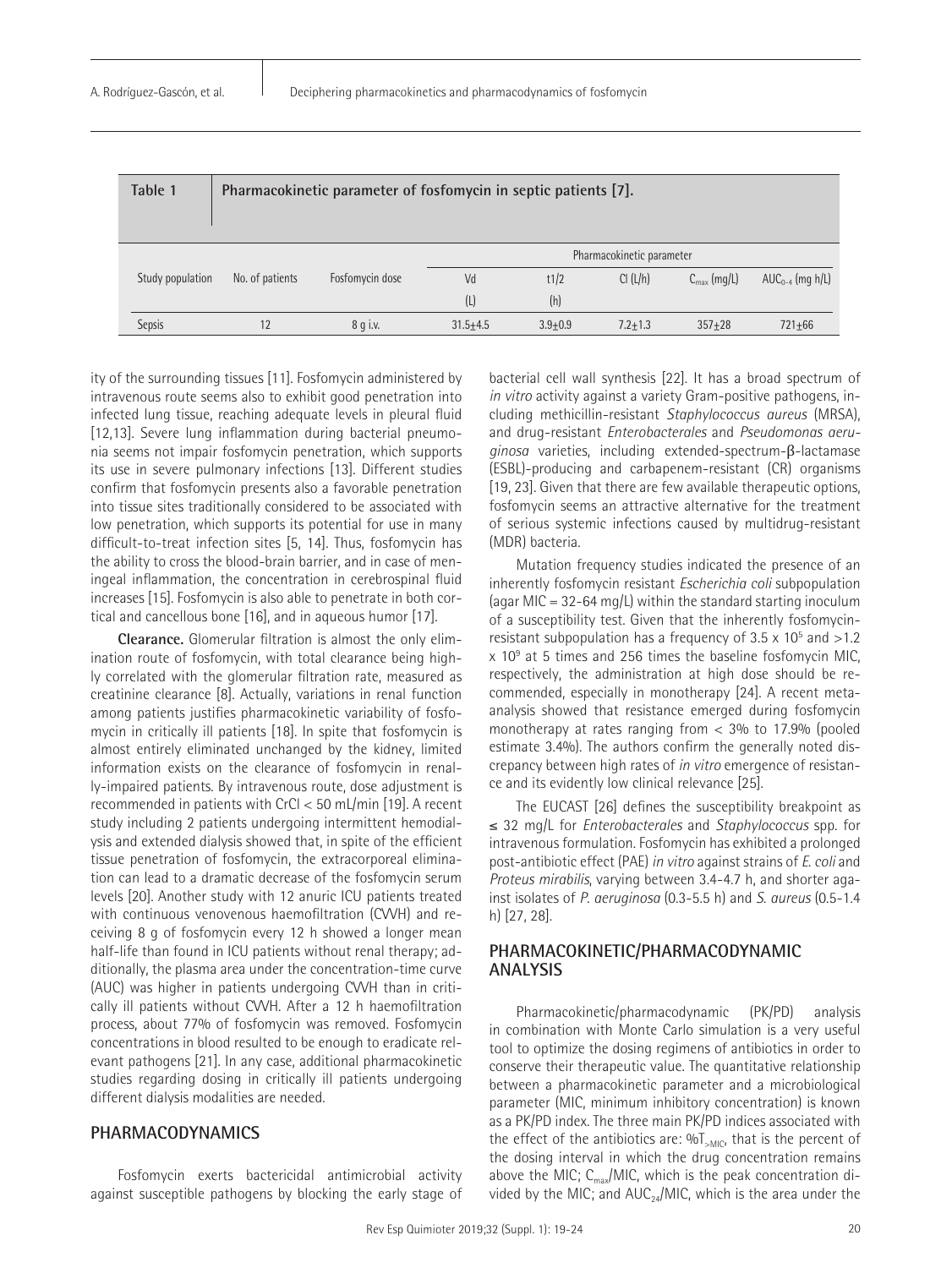concentration-time curve measured over a 24-h period divided by the MIC [29].

There is confusion in the literature about whether fosfomycin displays time- or concentration-dependent bactericidal activity. Roussos et al [28] refer that the type of activity may be organism dependent. Fosfomycin exhibits concentration-dependent killing activity against strains of *E. coli, P. mirabilis* and *Streptococcus pneumonie* and time-dependent bactericidal activity against *S. aureus* and *P. aeruginosa* [27,28].

PK/PD analysis and Monte Carlo simulation allow estimating the probability that a certain PK/PD index reaches the value required for antimicrobial efficacy. In this analysis, two different estimations of the clinical outcome can be done. On the one hand, the probability of target attainment (PTA) is defined as the percentage of simulated patients with an estimated PK/ PD index equal to or higher than the value related to the efficacy of the antibiotic against a pathogen with a certain MIC. This cut-off value is known as the parmacodynamic target (PDT). As an example, the PK/PD indexes and the PDTs associated with the efficacy of fosfomycin against *Enterobacterales* are %T<sub>>MIC</sub>  $>$  70% [30] and AUC<sub>24</sub>/MIC  $>$  23 (for net stasis) [31].

On the other hand, the cumulative fraction of response (CFR) is defined as the expected probability of success of a dosing regimen against bacteria in the absence of the specific value of MIC, and thus, the population distribution of MICs of country, sanitary area or health center is used. As an example, for the MIC distribution of non-MDR *P. aeruginosa* reported by Asuphon et al. in Bangkok, Thailand, fosfomycin 16 g continuous infusion combined with prolonged infusion of meropenem (1-2 g infusion over 3 hours every 8 hours) achieved CFR > 88% [30]. PTA and CFR ≥ 90% are considered optimal against a bacterial population, whereas a CFR between 80% and 90% are associated with moderate probabilities of success [29].

Based on PK/PD analysis and Monte Carlo simulations, we have evaluated different fosfomycin dosing regimen to optimize the treatment of septic patients due to *Enterobacterales* and *P. aeruginosa*. As PK/PD targets, we selected %T<sub>>MIC</sub> > 70% for all pathogens, and  $AUC_{24}/MIC > 24$  and  $AUC_{24}/MIC > 15$  for net stasis of *Enterobacterales* and *P. aeruginosa*, respectively. These targets were selected based on the study by Lepak et al. [31] who demonstrated, in a neutropenic murine thigh infection model, that maximal animal survival was observed at  $AUC_{24}/$ MIC ratio exposures comparable to the stasis targets observed in the same infection model. Pharmacokinetic parameters were obtained from a study carried out Joukhadar et al. in critically ill patients [7]. Several dosing regimens were studied in simulated patients with normal renal function: fosfomycin 2-8 g given every 6-12 hours, infused over 30 minutes- 24 hours. Ten-thousand subject Monte Carlo simulations were conducted for each dosing regimen using Oracle® Crystall Ball Fusion Edition v.11.1.1.1.00 (Oracle USA Inc., Redwood City, CA). A lognormal distribution was assumed for CI and  $V_{di}$  according to statistical criteria.

Table 2 shows the PTA values obtained for every dosing regimen. At the susceptibility EUCAST breakpoint for *Ente-*

*robacterales* and *Staphylococcus* spp. (MIC ≤ 32 mg/L), fosfomycin 4 g/8h or higher infused over 30 minutes, achieved PTA > 90%, based in both % $T_{\text{MIC}}$  and AUC<sub>24</sub>/MIC. For MIC of 64 mg/L, fosfomycin 6 g/6h in 30-minute infusion and 8 g/8h in 30-minute and 6 hours infusions also achieved PTA values higher than 90%. In this regard, it is important to bear in mind that the fosfomycin MIC<sub>90</sub> usually reaches values of 32 mg/L in ESBL-producing *E. coli*, 64 mg/L in ESBL-producing *K. pneumoniae* and MRSA and 512 mg/L in *P. aeruginosa* [32-34]. No fosfomycin monotherapy regimen was able to achieve PK/PD targets related to antimicrobial efficacy for *P. aeruginosa* with MICs of 256-512 mg/L.

A previous study [7] in which the target site penetration properties of fosfomycin was investigated, revealed that after the administration of 8 g IV to patients with sepsis, the concentration in the interstitium and in plasma remained  $\geq 70$ mg/L during a 4-hours observation period. Considering that the plasma half-life of fosfomycin is <3.5 h, the target site concentrations will reach < 35 mg/L 8 hours after drug administration. Therefore for a MIC of 32 mg/L, twice-daily dosing might be insufficient, unless that fosfomycin is administered in combination with other antibiotics.

Critically ill patients have been shown higher  $V_d$  values and a high level of interpatient variability than seen in non-critically ill patients and high doses may be necessary [18]. Although 24 g/day of fosfomycin achieved the PK/PD targets, it may cause side effects, such as hypokalemia and saline overload. Provided that it has been reported that hypokalemia was more frequent when fosfomycin disodium was administered in 30 or 60-minutes infusions compared with a 4-hours infusion and the high doses of fosfomycin can produce overload of sodium, especially in elderly patients with heart failure or cirrosis or in those who are receiving haemodialysis [35, 36].

In view of these results and in agreement with Parker et al. [5], it seems to be opportune for dosing critically ill patients, to increase the daily dosage over the first 24-48 hours (by using loading doses to counter the increased  $V<sub>d</sub>$ ) and then to continue frequent but lower doses, based on estimates of renal function. Another strategy of dosing can be the use of a loading dose and to continue using not so high doses (12-16 g/day) by continuous perfusion, which as observed in table 2, maintain the steady state concentration  $(C_{ss}) > 32$  mg/L.

The combination of fosfomycin and meropenem is synergistic and prevents the emergence of drug resistance in severe infections caused by ESBL-producing *Enterobacterales* and *P. aeruginosa* strains. Docobo-Pérez et al. [37] examined the utility of fosfomycin alone (4 g/q8h) at the very dense inoculum of 1010 CFU/mL against ESBL-producing *E. coli* strain with a fosfomycin MIC of 1 mg/L. Fosfomycin as monotherapy reduced the bacterial concentration by 3  $log_{10}$  CFU/mL. However, mutants able to grow at 256 mg/L appeared after 48 h of treatment and, 24 h later, the resistant mutants replaced the susceptible population. The combination of fosfomycin (4 g/ q8h) and meropenem (1 g/q8h) produced a 10-log<sub>10</sub> CFU/mL bacterial reduction and sterilization of the bacterial inoculum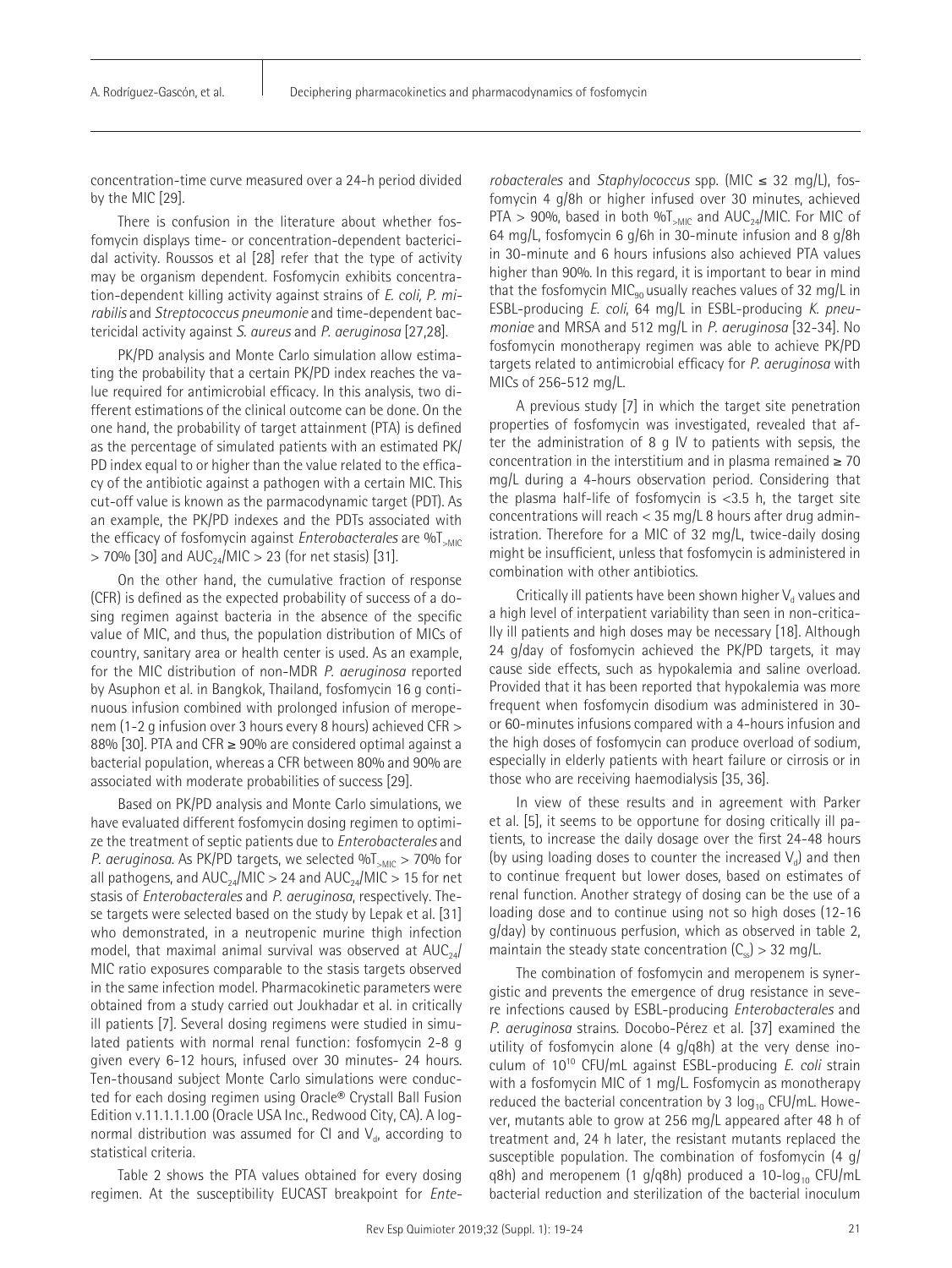|                                        |                     | monotherapy regimens.                      |                  |                     |                  |                  |                                                 |                |
|----------------------------------------|---------------------|--------------------------------------------|------------------|---------------------|------------------|------------------|-------------------------------------------------|----------------|
|                                        |                     |                                            |                  |                     |                  |                  |                                                 |                |
|                                        |                     |                                            |                  | infusion 30 minutes |                  |                  | infusion 6 hours                                |                |
| CMI (mg/L)                             | $2$ g/6 h           | 4 g/12 h                                   | 4 g/8 h          | 4 g/6 h             | 6 g/6 h          | 8 g/8 h          | 4g/8h                                           | 8g/8 h         |
| 0.03                                   | 100                 | 100                                        | 100              | 100                 | 100              | 100              | 100                                             | 100            |
| 0.06                                   | 100                 | 100                                        | 100              | 100                 | 100              | 100              | 100                                             | 100            |
| 0.13                                   | 100                 | 100                                        | 100              | 100                 | 100              | 100              | 100                                             | 100            |
| 0.25                                   | 100                 | 100                                        | 100              | 100                 | 100              | 100              | 100                                             | 100            |
| 0.50                                   | 100                 | 100                                        | 100              | 100                 | 100              | 100              | 100                                             | 100            |
| $\mathbf{1}$                           | 100                 | 100                                        | 100              | 100                 | 100              | 100              | 100                                             | 100            |
| $\overline{2}$                         | 100                 | 100                                        | 100              | 100                 | 100              | 100              | 100                                             | 100            |
| 4                                      | 100                 | 100                                        | 100              | 100                 | 100              | 100              | 100                                             | 100            |
| 8                                      | 100                 | 100                                        | 100              | 100                 | 100              | 100              | 100                                             | 100            |
| 16                                     | 100                 | 97                                         | 100              | 100                 | 100              | 100              | 100                                             | 100            |
| $32^a$                                 | 78                  | 20                                         | 98               | 100                 | 100              | 100              | 100                                             | 100            |
| 64                                     | $\mathbf{0}$        | $\boldsymbol{0}$                           | 11               | 79                  | 100              | 98               | 49                                              | 100            |
| 128                                    | $\mathbf{0}$        | $\boldsymbol{0}$                           | $\boldsymbol{0}$ | $\boldsymbol{0}$    | 23               | 11               | $\boldsymbol{0}$                                | 50             |
|                                        | Probability         |                                            |                  |                     | Probability      |                  |                                                 |                |
|                                        |                     | $AUC_{24}/MIC > 24$ (for Enterobacterales) |                  |                     |                  |                  | AUC <sub>24</sub> /MIC > 15 (for P. aeruginosa) |                |
| CMI (mg/L)                             | 4 g/12 h            | $4$ g/8 h                                  | 4 g/6 h          | 6g/6h<br>8g/8h      | 4 g/12 h         | 4 g/8 h          | 4 g/6 h                                         | 6g/6h<br>8g/8h |
| 0.03                                   | 100                 | 100                                        | 100              | 100                 | 100              | 100              | 100                                             | 100            |
| 0.06                                   | 100                 | 100                                        | 100              | 100                 | 100              | 100              | 100                                             | 100            |
| 0.13                                   | 100                 | 100                                        | 100              | 100                 | 100              | 100              | 100                                             | 100            |
| 0.25                                   | 100                 | 100                                        | 100              | 100                 | 100              | 100              | 100                                             | 100            |
| 0.50                                   | 100                 | 100                                        | 100              | 100                 | 100              | 100              | 100                                             | 100            |
| $\mathbf{1}$                           | 100                 | 100                                        | 100              | 100                 | 100              | 100              | 100                                             | 100            |
| $\overline{2}$                         | 100                 | 100                                        | 100              | 100                 | 100              | 100              | 100                                             | 100            |
| $\overline{4}$                         | 100                 | 100                                        | 100              | 100                 | 100              | 100              | 100                                             | 100            |
| 8                                      | $100\,$             | 100                                        | 100              | 100                 | 100              | 100              | 100                                             | 100            |
| 16                                     | 100                 | 100                                        | 100              | 100                 | 100              | 100              | 100                                             | 100            |
| $32^a$                                 | 98                  | 100                                        | 100              | 100                 | 100              | 100              | 100                                             | 100            |
| 64                                     | $\overline{4}$      | 71                                         | 99               | 100                 | 81               | 100              | 100                                             | 100            |
| 128                                    | $\boldsymbol{0}$    | $\boldsymbol{0}$                           | $\overline{4}$   | 71                  | $\boldsymbol{0}$ | 24               | 82                                              | 100            |
| 256                                    | $\overline{0}$      | $\boldsymbol{0}$                           | $\mathbf 0$      | $\boldsymbol{0}$    | $\boldsymbol{0}$ | $\boldsymbol{0}$ | $\boldsymbol{0}$                                | 24             |
|                                        | Continuous infusion |                                            | $12$ g/day       | $16$ g/day          |                  |                  |                                                 |                |
| Probability C <sub>ss</sub> > 32 mg/L  |                     | 100                                        |                  | 100                 |                  |                  |                                                 |                |
| Probability C <sub>ss</sub> > 64 mg/L  |                     | $70\,$                                     |                  | $98\,$              |                  |                  |                                                 |                |
| Probability C <sub>ss</sub> > 128 mg/L |                     | $\boldsymbol{0}$                           |                  | $\overline{4}$      |                  |                  |                                                 |                |

**In gray, values** ≥**90%, in bold, values** ≥**80 and <90%. a Fosfomycin EUCAST breakpoint.**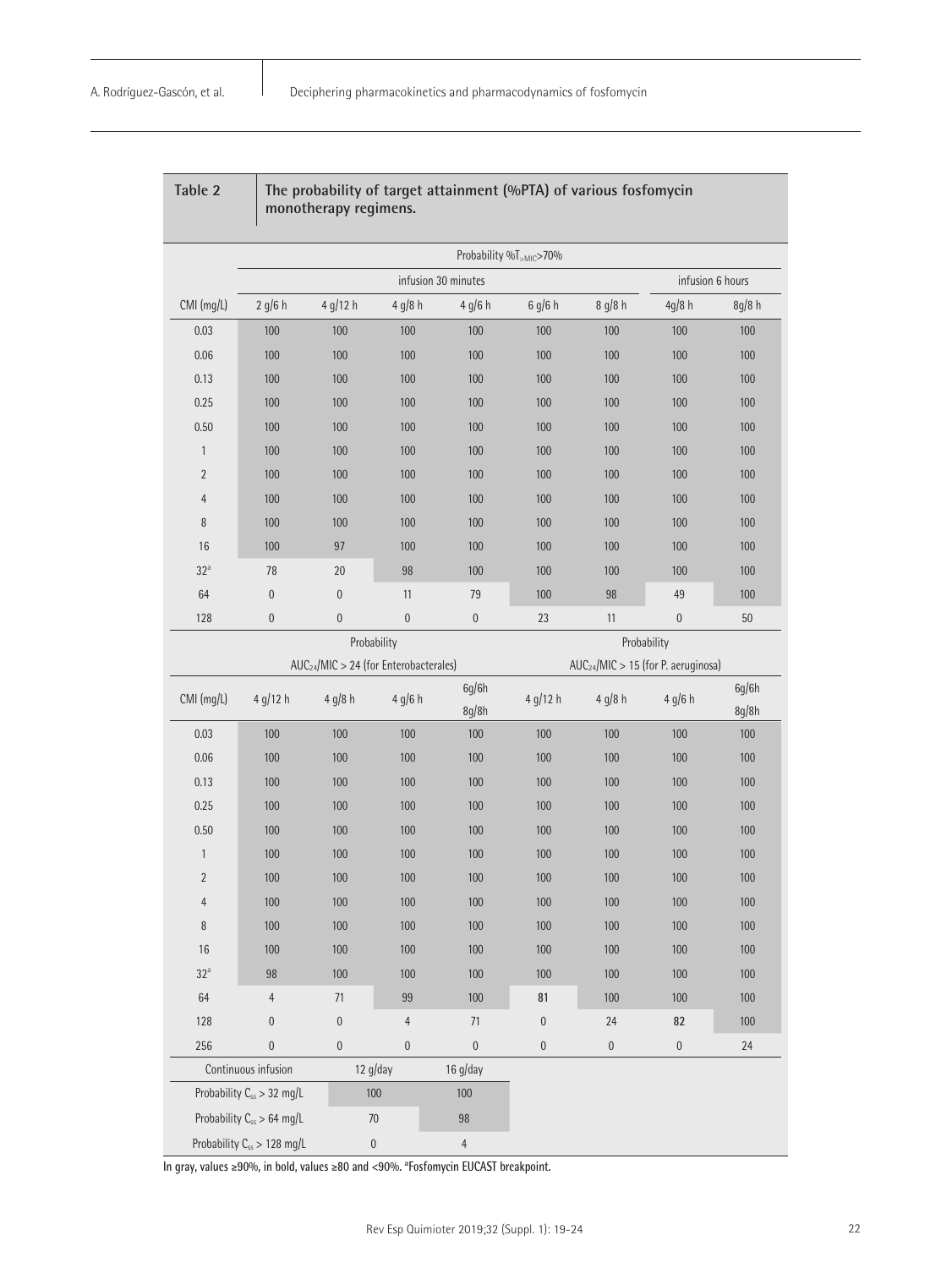after 48 h of treatment. In addition, the combination completely suppressed all clones resistant to fosfomycin at a dose of 12 g/day when employed as monotherapy.

The use of intravenous fosfomycin as monotherapy for systemic infection caused by *P. aeruginosa* may be problematic because the bacterial killing is virtually eliminated at high inoculum, suggesting that combination with other antibiotics is required for this organism [27]. In *in vitro* studies, the combination of fosfomycin with carbapenems has shown good synergistic effects against *P. aeruginosa* isolates. Asuphon et al. [30] through synergy studies using an E-test strips of fosfomycin in combination with meropenem have reported that MIC<sub>90</sub> for non-MDR *P. aeruginosa* were 512 mg/L for fosfomycin monotherapy, 128 mg/L for fosfomycin combined with meropenem, 8 mg/L for meropenem monotherapy and 3 mg/L for meropenem combined with fosfomycin. The same authors calculated the PTAs for fosfomycin and meropenem used alone or in combination. For non-MDR *P. aeruginosa*, fosfomycin 16 g continuous infusion combined with meropenem 1-2 g, 3-hour infusion every 8 hours achieve approximately 80% PTA for MIC $_{90}$  128 mg/L of fosfomycin and 3 mg/L of meropenem. However, the loading dose of fosfomycin needed in a continuous infusion regimen will apply. Considering the carbapenem-resistant *P. aeruginosa* subgroup, MIC<sub>90</sub> were >1,024 mg/L for fosfomycin monotherapy, 192 mg/L for fosfomycin combined with carbapenems,  $> 32$  mg/L for meropenem monotherapy and 6 mg/L for meropenem combined with fosfomycin. For PTA of > 90% of meropenem in combination with fosfomycin, the dosage should be fosfomycin 8 g every 8 hours infusion over 6 hours in combination wtih meropenem 2 g every 8 hours prolonged infusion at MIC<sub>90</sub> less than 128 mg/L of fosfomycin and less than 6 mg/L for meropenem. In this regard, Sauermann et al. [11] reported, in an *in vivo* study, that the average concentration at steady state of fosfomycin in the abscess fluid after the administration of 8 g every 8 hours was 184 mg/L. This concentration was higher than the MIC $_{90}$  (128 mg/L) of non-MDR *P. aeruginosa* and carbapenem-resistant *P. aeruginosa* against fosfomycin combined with meropenem [30].

Synergism has been also documented between fosfomycin and glycopeptides, linezolid and daptomycin against MRSA and *Enterococcus* spp. [38, 39].

Until more data are available, fosfomycin should not be used as monotherapy to treat systemic infections with either high MICs or with high bacterial densities [27, 37].

# **REFERENCES**

- 1. Popovic M, Steinort D, Pillai S, Joukhadar C. Fosfomycin: an old, new friend? Eur J Clin Microbiol Infect Dis 2010;29:127-42. doi: 10.1007/s10096-009-0833-2.
- 2. Dijkmans AC, Zacarías NVO, Burggraaf J, Mouton JW, Wilms EB, van Nieuwkoop C, et al. Fosfomycin: Pharmacological, Clinical and Future Perspectives. Antibiotics (Basel) 2017;6. pii: E24. doi: 10.3390/ antibiotics6040024.
- 3. Neuner EA, Gallagher JC. Pharmacodynamic and pharmacokinetic considerations in the treatment of critically Ill patients infected with carbapenem-resistant Enterobacteriaceae. Virulence 2017;8:440-52. doi: 10.1080/21505594.2016.1221021.
- 4. Bergan T. Degree of absorption, pharmacokinetics of fosfomycin trometamol and duration of urinary antibacterial activity. Infection 1990;18 Suppl 2:S65-9.
- 5. Parker S, Lipman J, Koulenti D, Dimopoulos G, Roberts JA. What is the relevance of fosfomycin pharmacokinetics in the treatment of serious infections in critically ill patients? A systematic review. Int J Antimicrob Agents 2013;42:289-93. doi: 10.1016/j.ijantimicag.2013.05.018.
- 6. Samonis G, Vardakas KZ, Tansarli GS, Dimopoulou D, Papadimitriou G, Kofteridis DP, et al. Fosfomycin. Clin Microbiol Rev 2016;29:321- 47. doi: 10.1128/CMR.00068-15.
- 7. Joukhadar C, Klein N, Dittrich P, Zeitlinger M, Geppert A, Skhirtladze K, et al. Target site penetration of fosfomycin in critically ill patients. J Antimicrob Chemother 2003;51:1247-52.
- 8. Kirby WM. Pharmacokinetics of fosfomycin. Chemotherapy 1977;23 Suppl 1:141-51.
- 9. Udy AA, Roberts JA, De Waele JJ, Paterson DL, Lipman J. What's behind the failure of emerging antibiotics in the critically ill? Understanding the impact of altered pharmacokinetics and augmented renal clearance. Int J Antimicrob Agents 2012;39:455-7. doi: 10.1016/j.ijantimicag.2012.02.010.
- 10. Legat FJ, Maier A, Dittrich P, Zenahlik P, Kern T, Nuhsbaumer S, et al. Penetration of fosfomycin into inflammatory lesions in patients with cellulitis or diabetic foot syndrome. Antimicrob Agents Chemother 2003;47:371-4. http://dx.doi.org/10.1128/AAC.47.1.371- 374.2003.
- 11. Sauermann R, Karch R, Langenberger H, Kettenbach J, Mayer-Helm B, Petsch M, et al. Antibiotic abscess penetration: fosfomycin levels measured in pus and simulated concentration-time profiles. Antimicrob Agents Chemother 2005;49:4448-54. http://dx.doi. org/10.1128/AAC.49.11.4448-4454.2005.
- 12. Farago E, Kiss IJ, Nabradi Z.. Serum and lung tissue levels of fosfomycin in humans. Int J Clin Pharmacol Ther Toxicol 1980;18:554-8.
- 13. Matzi V, Lindenmann J, Porubsky C, Kugler SA, Maier A, Dittrich P, et al. Extracellular concentrations of fosfomycin in lung tissue of septic patients. J Antimicrob Chemother 2010;65:995-8. http:// dx.doi.org/10.1093/jac/dkq070.
- 14. Falagas ME, Vouloumanou EK, Samonis G, Vardakas KZ. Fosfomycin. Clin Microbiol Rev 2016;29:321-47. doi: 10.1128/CMR.00068-15.
- 15. Drobnic L, Quiles M, Rodriguez A. A study of the levels of fosfomycin in the cerebrospinal fluid in adult meningitis. Chemotherapy 1977;23(Suppl 1):S180-8.
- 16. Sirot J, Lopitaux R, Dumont C, Rampon S, Cluzel R. Diffusion of fosfomycin into bone tissue in man. Pathol Biol (Paris) 1983;31:522-4.
- 17. Forestier F, Salvanet-Bouccara A, Leveques D, Junes P, Rakotondrainy C, Dublanchet A, et al. Ocular penetration kinetics of fosfomycin administered as a one-hour infusion. Eur J Ophthalmol 1996;6:137-2.